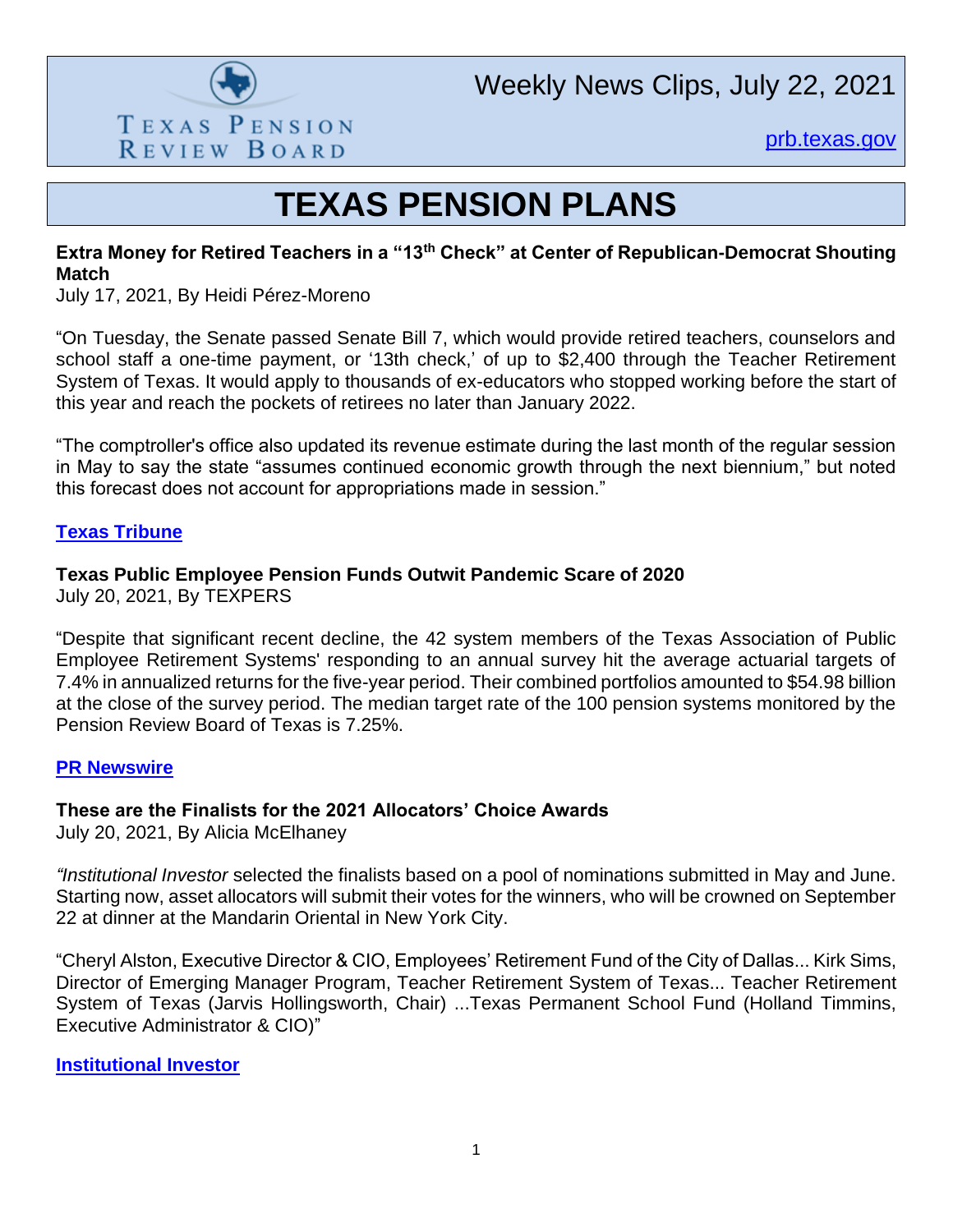# **TEXAS ECONOMIC INDICATORS**

### **Central Texas Housing Market Driving Rapid Sprawl to Areas Such as Georgetown**

July 15, 2021, By Jack Flager, Lauren Canterberry, Brian Rash

"Before July 2020, the monthly median home sales price in the Austin-Round Rock metropolitan area had never reached \$350,000. It surpassed \$400,000 in March 2021, then reached \$465,000 in May, according to data available from the Austin Board of Realtors. That is a 27.4% increase from January.

"Craft added that every deal she has brokered this year has seen multiple offers for which homes are typically selling for 10%-20% over asking price. This is a situation that frequently disfavors first-time buyers, especially those seeking single-family homes, which account for the vast majority of homes on the market at any given time, she said."

#### **[Community Impact Newspaper](https://communityimpact.com/austin/georgetown/housing-real-estate/2021/07/15/central-texas-housing-market-driving-rapid-sprawl-to-areas-such-as-georgetown/)**

#### **Texas Adds 43,900 Jobs in June as Employment Forecast Strengthens**

July 16, 2021, By Nathan Han

"Texas added 43,900 jobs in June and the state unemployment rate dropped slightly from 6.6% in May to 6.5% in June, according to the Federal Reserve Bank of Dallas, who released its estimated June employment numbers Friday....The Dallas Fort Worth area's unemployment rate also fell slightly from 5.6% in May to 5.4% in June. According to the Texas Workforce Commission's estimates, Texas employers added 55,800 jobs in June.

"Texas Gov. Greg Abbott (R) issued a statement following the release of the June numbers Friday lauding what he called the booming Texas economy."

# **[NBC DFW](https://www.nbcdfw.com/news/business/dallas-fed-texas-adds-43900-jobs-in-june-as-employment-forecast-strengthens/2683506/)**

#### **Big Landlord Launches \$5 Billion House Hunt**

July 20, 2021, By Ryan Dezember

"Tricon Residential Inc., a Toronto company that operates one of the largest pools of U.S. rental homes, said it has struck a home-buying pact with the Teacher Retirement System of Texas, Pacific Life Insurance Co. and one of the company's existing foreign investors, which it declined to name.

"'The competition is probably as intense as we've ever seen it to buy a home,' Mr. Berman said. Yet rising rents, as well as the sheer number of homes that sell every year in the busy Sunbelt markets where Tricon operates, have kept the business of buying, sprucing up and renting out houses profitable and enticing for big investors like pensions and sovereign-wealth funds, he said. Tricon says new lease rates in April were up 16% from a year earlier, and renewals rose 4.4%."

# **[The Wall Street Journal](https://www.wsj.com/articles/big-landlord-launches-5-billion-house-hunt-11626781403)**